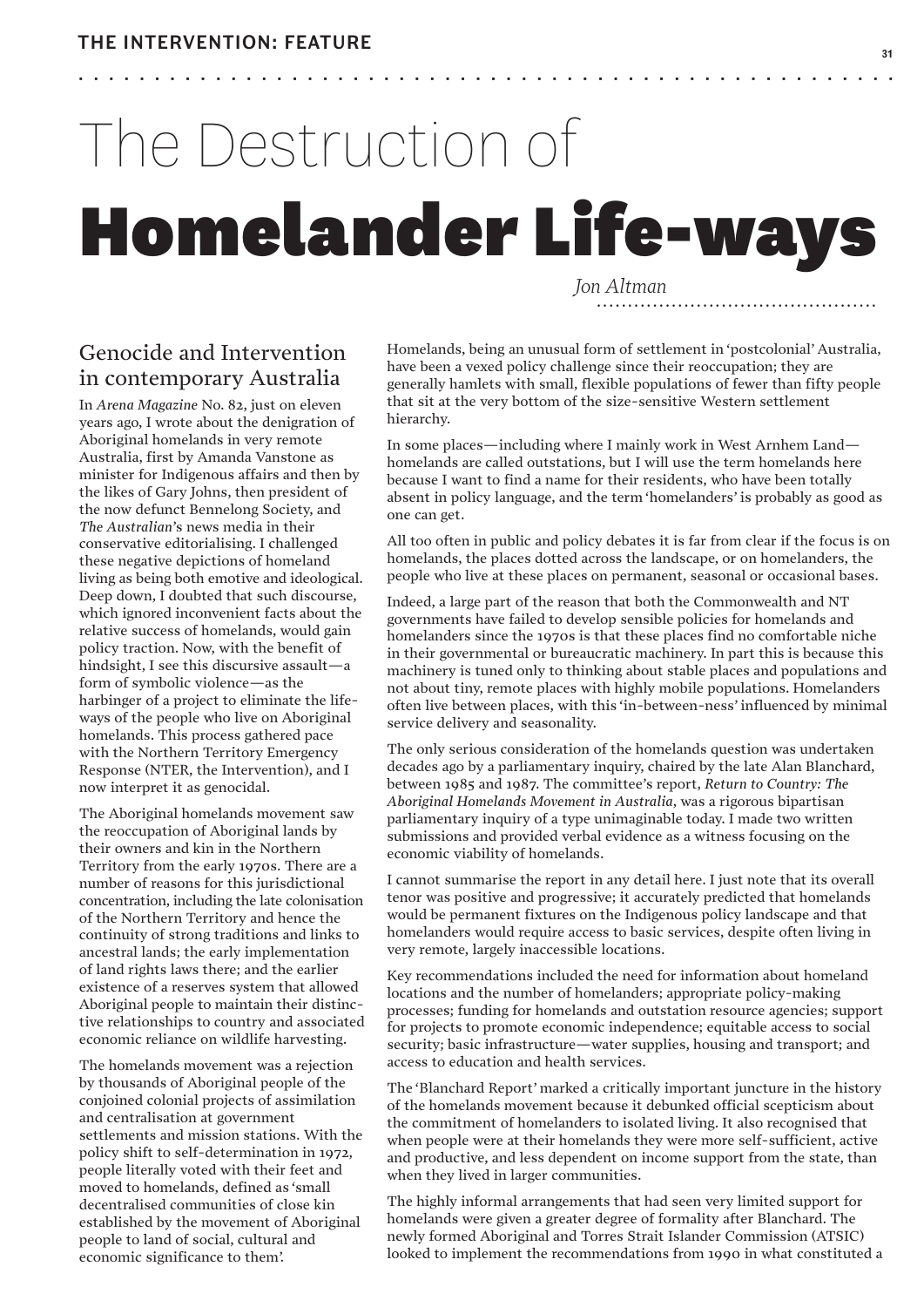social compact for homelands living. This was incorporated in ATSIC's National Homelands Policy.

Through this policy homelanders received some service support when living on country, mainly delivered by a network of about 100 Aboriginal (but often white-managed) community-based outstation resource agencies. But, in return for being afforded the right to live in their own places and spaces in accord with their own norms and values, there was a realisation that services would never be delivered to the standard enjoyed by other Australians, especially the vast majority living in metropolitan centres.

The dominance of the Commonwealth government in this area of Aboriginal affairs in the Northern Territory is an issue that the Blanchard Report neglected to properly address. From 1911 to 1978 the Northern Territory was administered from Canberra and was only granted selfgovernment in 1978. At that time a highly irregular deal was imposed on the first chief minister, Paul Everingham, via an exchange of letters with the then Commonwealth Aboriginal affairs minister, Fred Chaney.

This deal asserted that the Commonwealth would retain responsibility for homelands, in the belief that most were on land vested in Aboriginal land trusts under the Commonwealth *Aboriginal Land Rights Act* 1976. It was mainly a strategic response to the anti–land rights stance taken by the Country Liberal Party government in Darwin.

This move annoyed the new NT government immensely, in part because it lost effective political jurisdiction over a large part of the NT terrestrial estate and literally hundreds of small places. A form of policy resentment set in whereby the NT government did as little as possible for the thousands of people living on homelands, overlooking that they were not just among the longest term and most committed NT citizens but also among the neediest. So, while NT departments of education and health made token efforts to deliver services to homelanders, these were never NT government priorities, let alone serious considerations.

For homelands it was the Commonwealth government that was of primary importance, particularly as it funded (via ATSIC) two programs crucial to homeland living: the Community Development Employment Projects (CDEP) scheme, which provided flexible basic-income support, and the Community Housing and Infrastructure Program (CHIP), which delivered rudimentary infrastructure and some housing, and, importantly, funded the communitybased outstation resource agencies that provided service support, development assistance and political advocacy for homelanders.

With the demise of ATSIC in 2004, government policy shifted quite dramatically from resigned tolerance and limited support for living on homelands to outright intolerance and hostility; homeland living and the social compact on which it was based were suddenly at extreme risk as a policy of'new mainstreaming' was introduced with great haste and poor planning.

This shift was very clearly signalled in December 2005 by Senator Amanda Vanstone. In her last days as minister for Indigenous affairs, in her poorly informed and offensive 'conspicuous compassion' speech, she raised the spectre of homelands being 'cultural museums' where children would be deprived of educational opportunities and might be 'at risk'. This signalled the early days of the discursive trope

concerned with the safety and well-being of children that would turn into a nasty political art form during the NT Intervention, launched just eighteen months later.

In 2006, just before the Intervention, I published a paper called *In Search of an Outstations Policy for Indigenous Australians*. Using information collected by the Australian Bureau of Statistics and commissioned by ATSIC, I reported that there were 547 homelands in the Northern Territory, with an estimated total population of 10,342, at an average of 19 people per community, almost all in very remote regions.

With the abolition of ATSIC in 2004 I was seriously concerned about the vulnerability of homelands and homelanders. I was especially concerned by the emergence of the ominous narrative, initiated by Vanstone and now furthered by other powerful voices, that depicted the strength of Aboriginal culture evident in homelands as a barrier to 'advancement to integration' rather than as having positive implications for improving Aboriginal people's livelihoods.

I ended that paper by recommending that it might be timely for the minister for Indigenous affairs to again request a parliamentary committee to inquire into the homelands situation. As it turned out, I was appealing to the wrong minister—Mal Brough, who would later lead the Intervention. There was no serious consideration of my proposal. Instead, a year later, homelands and homelanders were caught up in the Intervention maelstrom, and the earlier social compact of the National Homelands Policy was obliterated by the Australian government.

While initially, in emergency haste, the Commonwealth focused on the takeover of seventy-three prescribed larger communities, it was subsequently realised that there were more than 500 homelands and up to 10,000 homelanders in the hinterland. The response to this revelation was extraordinary.

First, after intervening in the Northern Territory using constitutional 'territory powers' because the NT government was assessed as incompetent, three months later the Commonwealth unilaterally overturned the Chaney/Everingham arrangement and handed responsibility for homelands back to the Northern Territory as part of a massive housing and infrastructure deal for townships.

This 'homelands deal' provided \$20 million per annum for infrastructure support for 500 places, but it was contingent on the NT government agreeing not to build any

 $\leftrightarrow \leftrightarrow$ 

• • • • • • • • • • • • • • • • • • • • • • • • • • • • • • • • • • • • • • • • • • • • • • • • • • • • • • • • • • • • • • • • • • • • • • • • • • •

The Destruction of Homelander

Life-ways

**Jon Altman**

 $a \leftarrow$ 

**06 2017–07 2017 Nº 148**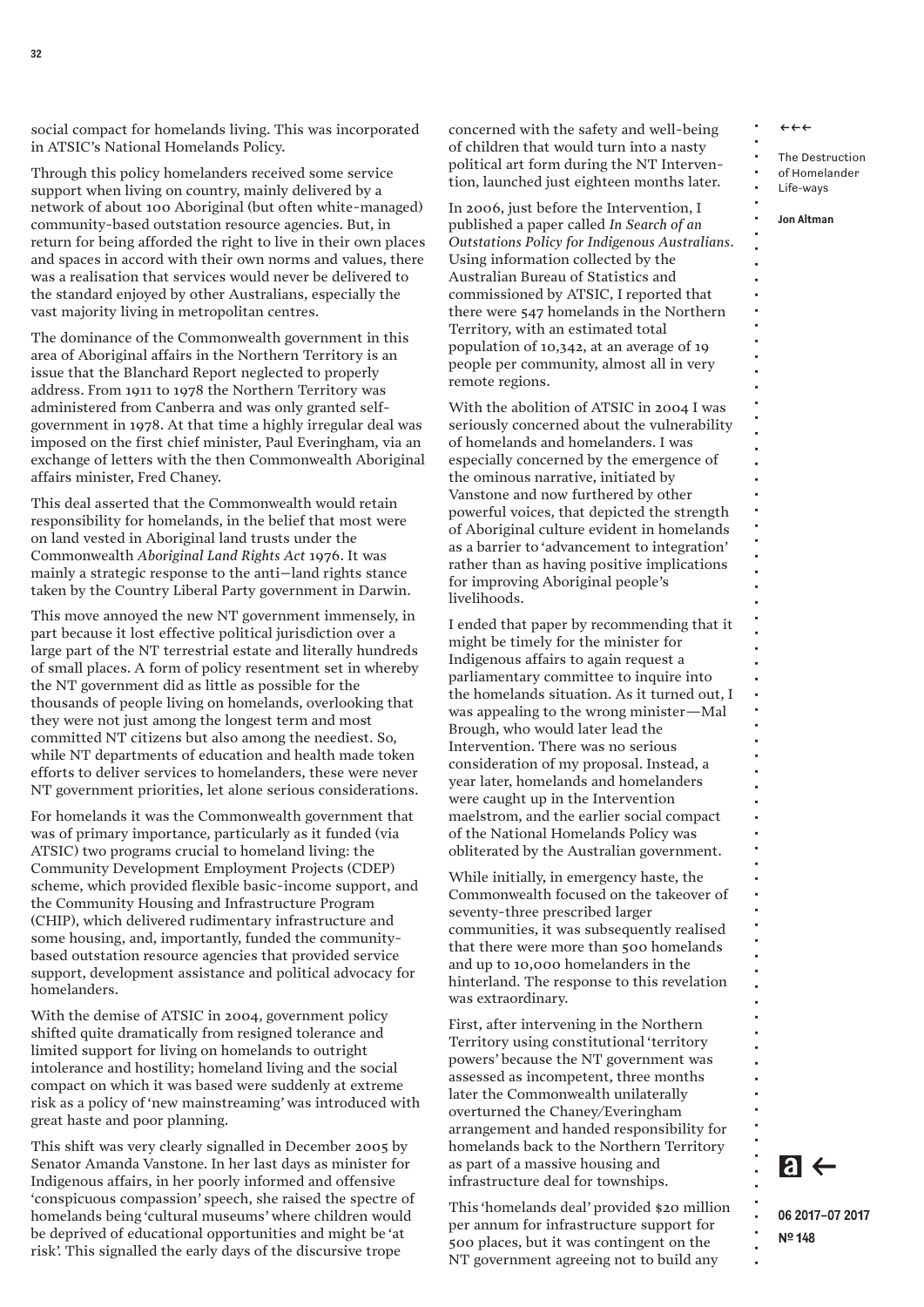•

houses with Commonwealth funding at homelands. Effectively, the neglect of homelands was ensured and any potential growth stymied. This arrangement was locked in until 2022 by the Gillard government in its Stronger Futures laws of 2012.

Second, homelands became entangled in the new Closing the Gap policy framework introduced by the Rudd government. In this context homelands were always going to be deeply problematic places because gaps, as measured by standard social indicators, are impossible to eliminate in homeland situations.

Having supposedly handed over responsibility for homelands to the NT government, the Commonwealth remained keen to ensure that it extended governmental controls over the homelanders. Hence the Council of Australian Governments' National Indigenous Reform Agreement of 2009 states quite explicitly that major investments in service provision are to be avoided where there are few mainstream economic and educational opportunities, which basically means almost all homelands. And there is much reference to the promotion of behaviours consistent with positive social norms, which is code for paternalistically trying to inculcate mainstream Australian norms.

Such sentiments are replicated and stated even more bluntly in the Indigenous Advancement Strategy, with all its evolutionary connotations, introduced by the Abbott government in 2013. The mantra of Tony Abbott, the selfproclaimed PM for Indigenous affairs, simplistically aimed to get the adults to work and the kids to school and to build safer communities.

But such a policy approach has been disastrous for homelanders because in a homeland there may be no school and no jobs, and community safety may not be an issue, although if homelands are fabricated in the mainstream imagination as dangerous places then heightened police surveillance can be justified.

There is little room in the current overarching policy framework for Aboriginal people to live on the land using its natural resources to support a distinct life-way based on a high degree of mobility and hunter-gatherer subjectivity—an economic right to wildlife hunting embedded in land rights and native title laws.

A suite of programs, born of the Intervention from 2007 on, have been fashioned for remote-living people. These programs are predicated on centralisation and conforming to draconian rules and

regulations that target Aboriginal people and have especially deleterious outcomes for homelanders.

•

•

•

CDEP, which was the income-support foundation of livelihood at homelands, has been replaced by the Community Development Program. This new remote work-for-the-dole scheme requires the jobless to work five hours a day, five days a week in supervised work or training. Self-provisioning in the bush is not regarded as legitimate work or training, so homelanders' work effort is forcibly diverted from productive self-provisioning to unproductive make-work. Failure to comply is penalised by loss of income support. This malfunctioning program is more effective in punishing non-compliance than in generating jobs, and it is impoverishing thousands.

Income management administered via the BasicsCard requires half of welfare income to be expended at community stores. It is a measure that means to discipline and reform expenditure behaviour. The BasicsCard is designed to deliver food 'security' and to bypass customary norms of sharing with kin. But in effect it reduces the possibility of Aboriginal people exercising their own food sovereignty in the vicinity of homelands, and increased poverty is resulting in intensification, rather than the intended dilution, of sharing.

Housing policy has focused all effort on larger places—what NT government policies like Working Futures and Homelands Extra term 'Territory Growth Towns'(policy language that has quickly disappeared because there is no economic growth evident at these larger places where administrative attention and financial support have been focused). Conversely, no public housing is being provided at homelands, now conveniently deemed 'private' places.

The School Enrolment and Attendance Measure (SEAM) and the Remote School Attendance Strategy (RSAS) require kids to attend school. If they don't, parents are financially penalised. As many homelands do not have schools, parents need to move to townships to access basic education. There is evidence that providing education at homelands and on country is more effective in increasing attendance.

After the Intervention, policing at 'prescribed communities' was scaled up considerably, ostensibly to ensure 'safer communities'. But for homelanders as well as community residents, this increased presence has resulted in excessive policing of drivers, vehicles and guns. Even though vehicles are used mainly in the remote bush, police nevertheless impound cars that are unregistered and unroadworthy, thus depriving people of links to homelands and the means to hunt. Drivers, too, are prosecuted and fined if caught driving without a current licence; the same happens with unlicenced guns, which are impounded. Access to the hunting 'means of production' has declined rapidly.

When the outstation resource agencies that supported homelanders were also CDEP and CHIP organisations, they were afforded a degree of financial autonomy and they exercised political power to represent their homeland constituents. In the aftermath of the Intervention these organisations have been effectively depoliticised and silenced and they now increasingly need to work as administrative agents of the state just to survive.

The current suite of programs based on paternalism and punishment is looking to recentralise homelanders for surveillance and to reprogram their subjectivities, or life-ways, to match those of mainstream Australians.

And yet there is no evidence that any of this is working.

But the government persists because not to would be to tolerate a refiguring of the state and capitalism to suit homelanders' different aspirations. What I have often referred to as economic hybridity or plurality, which includes customary activity alongside strategic engagement with market capitalism, can work better for homelanders on country than what is being provided in larger towns or centres, where opportunities to participate productively in the hunting economy are usually limited. Such alternative possibilities highlight the failure of the Commonwealth government's now decade-old project to 'stabilise, normalise and exit' NT Aboriginal communities and to Close the Gap that, according to the government's own assessments, is not closing.

••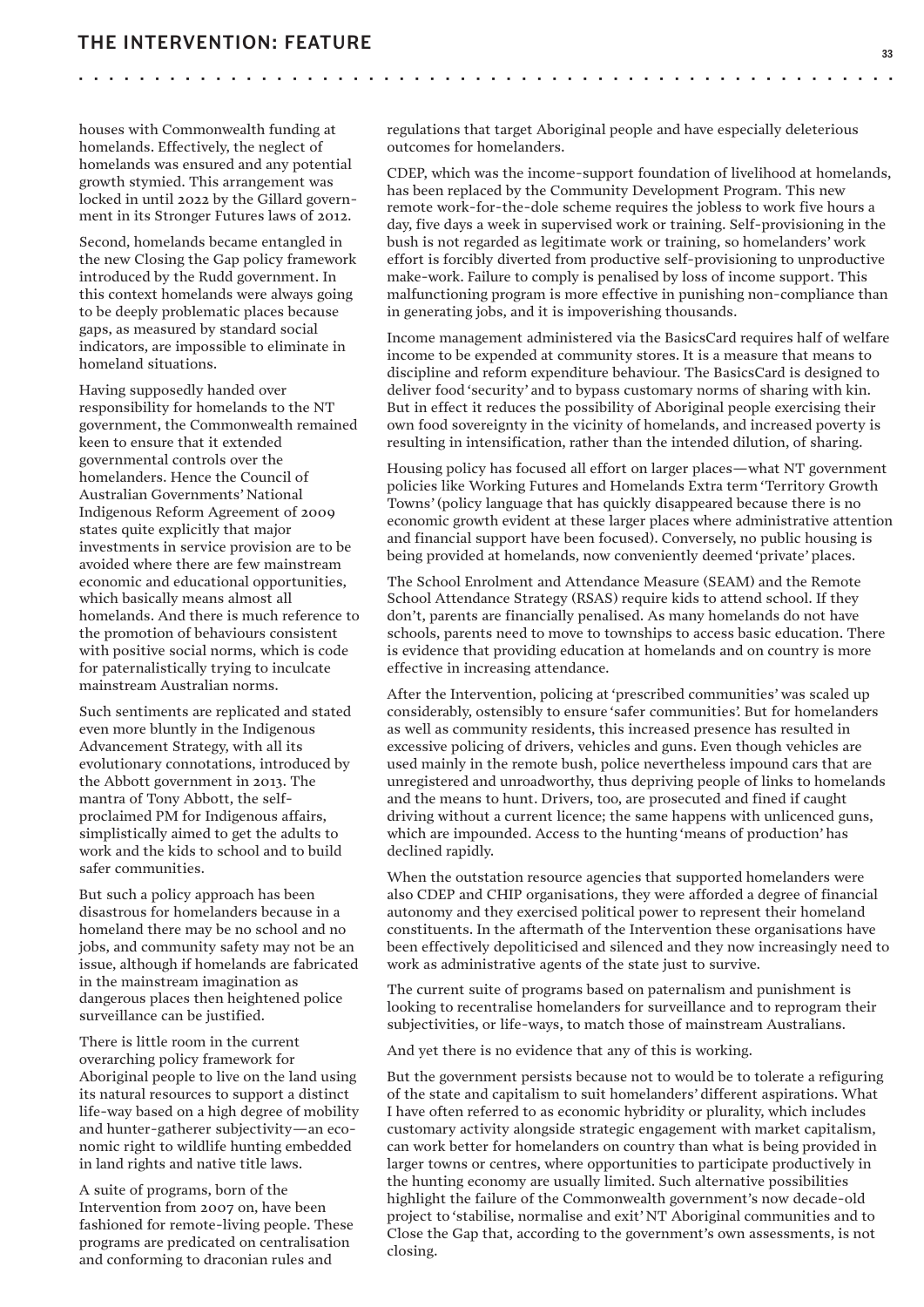#### **TECHNIQUES OF GENOCIDE IN VARIOUS FIELDS**

| <b>Field</b> | Axis Rule in Occupied Europe (published 1944)                                               | Australian government rules for homelands 2017                                                                    |
|--------------|---------------------------------------------------------------------------------------------|-------------------------------------------------------------------------------------------------------------------|
| Political    | Local institutions of self-government destroyed                                             | Local institutions of self-government destroyed and depoliticised                                                 |
| Social       | Abolition of local law and local courts                                                     | Abolition of customary law in sentencing and local courts                                                         |
| Cultural     | Local population forbidden to use its own<br>language in schools                            | Monolingual English-only schooling, and punishment for<br>non-attendance                                          |
| Economic     | Destruction of the foundations of economic<br>existence, crippling development              | Destruction of the foundations of the homelands economy,<br>crippling development                                 |
| Biological   | Depopulation policies pursued; under-nourishment<br>of parents                              | Removal of children assessed as 'failing to thrive';<br>poverty-linked hunger                                     |
| Physical     | Racial discrimination in feeding; endangering of<br>health; mass killings                   | Racial discrimination in controlling of expenditure; overcrowded<br>housing; people deprived of traditional foods |
| Religious    | Disruption of religious influences, especially in the<br>field of education                 | Discouragement of traditional ceremonial life and requisite<br>mobility                                           |
| Moral        | Creation of an atmosphere of moral debasement to<br>weaken the spirit of the national group | Demeaning of norms, values and customary practices, especially<br>of sharing with kin                             |

But it is also possible that, more sinisterly, this 'creative destruction' of the homelands has been motivated within the corporate state by a concern that Aboriginal homelanders will get in the way of the unfettered spread of capitalism as imagined in the grand project to Develop the North. A cursory glance at resource-atlas maps shows few mineral deposits on a commercial scale on Aboriginal lands. With major existing mines at Ranger and Gove facing closure and decline, respectively, there are growing imperatives to search for new prospects, and a landscape cleared of homelanders would constitute attractive 'greenfields'.

The historian Patrick Wolfe argued long and hard that the logic of elimination is an organising structural principle of settler-colonial society. But in the project to eliminate the homelands and alter homelanders' lifeways we see something more targeted than his generalisation—something akin to what legal scholar Raphael Lemkin termed genocide.

I went back to *Axis Rule in Occupied Europe* (1944), where Lemkin makes it quite clear that genocide is not just about mass killings but can also occur through the destruction of the cultural patterns of a group. He also noted that genocide has two phases: 'the destruction of the national pattern of the oppressed group' and 'the imposition of the national pattern of the oppressor' that is, in the present case, violently extinguish the norms of homelander subjectivity and impose the norms of neoliberal subjectivity.

Lemkin outlined techniques of genocide in eight fields in wartime, as summarised in the table above. It is confronting to see how readily one can find almost identical techniques being deployed in the aftermath of the Intervention in peacetime Australia (even though, early on, the Intervention had a military mobilisation) and how readily the programs that I have outlined above transpose into each of the fields identified by Lemkin. I am particularly taken by the similarity between what I have observed in the Northern Territory in relation to the creative destruction of the economic and Lemkin's observation that 'The destruction of the economic existence of a national group necessarily brings about the crippling of its development, even a retrogression.

The lowering of the standard of living creates difficulties in fulfilling cultural-spiritual requirements'.

Historians may debate whether a definition of genocide that foregrounds state intentionality to eliminate is a useful heuristic for assessing the past, but I assert that it is useful for understanding the present. Here I concur with Damien Short and his observation that genocide is an ongoing process in an Australia that has failed to decolonise. The impoverishment of homelanders, their struggle for physical survival and the growing difficulties they are experiencing in retaining connection to country resonate with Lemkin's acute theorisation of genocide.

But I do not wish to end with deep despondency, even as I describe the structural, symbolic and everyday violence experienced by homelanders in the aftermath of the Intervention.

Indeed, in spite of the best efforts of governments to eliminate the homelands, the only recent information available collected by the Centre for Appropriate Technology and published late last year (after considerable governmental delay) shows that there are 630 homelands still in the Northern Territory, with an estimated minimum population of 4532 and a maximum of 11,174, and it is reported that 70 per cent of homelands are occupied 70 per cent of the time. Some homelanders are remaining on country despite all the violence done and the barriers erected by governments.

And there might be some glimmer of hope for push-back, decolonising pathways out of the suite of genocidal programs being deployed. One possibility is to appeal to those sectional state and wider public interests that see value in the homelands as nodes of productive conservation action, carbon farming and cultural

The Destruction of Homelander Life-ways

**Jon Altman**

 $\leftrightarrow\leftrightarrow$ 

• • • • • • • • • • • • • • • • • • • • • • • • • • • • • • • • • • • • • • • • • • • • • • • • • • • • • • • • • • • • • • • • • • • • • • • • • • •

 $\rightarrow \rightarrow \rightarrow$ 

Patrick Wolfe and the Settler-Colonial Intervention

#### **Elizabeth Strakosch and Alissa Macoun**

Alissa Macoun and Elizabeth Strakosch are non-Indigenous researchers working in the School of Political Science and International Studies at the University of Queensland. Alissa's work focuses on discursive articulations of race, colonialism and innocence in contemporary Australian policy, and Elizabeth examines the political relationships formed by public policy in liberal and settler-colonial contexts.

**06 2017–07 2017**

**Nº 148**

 $a \leftarrow$